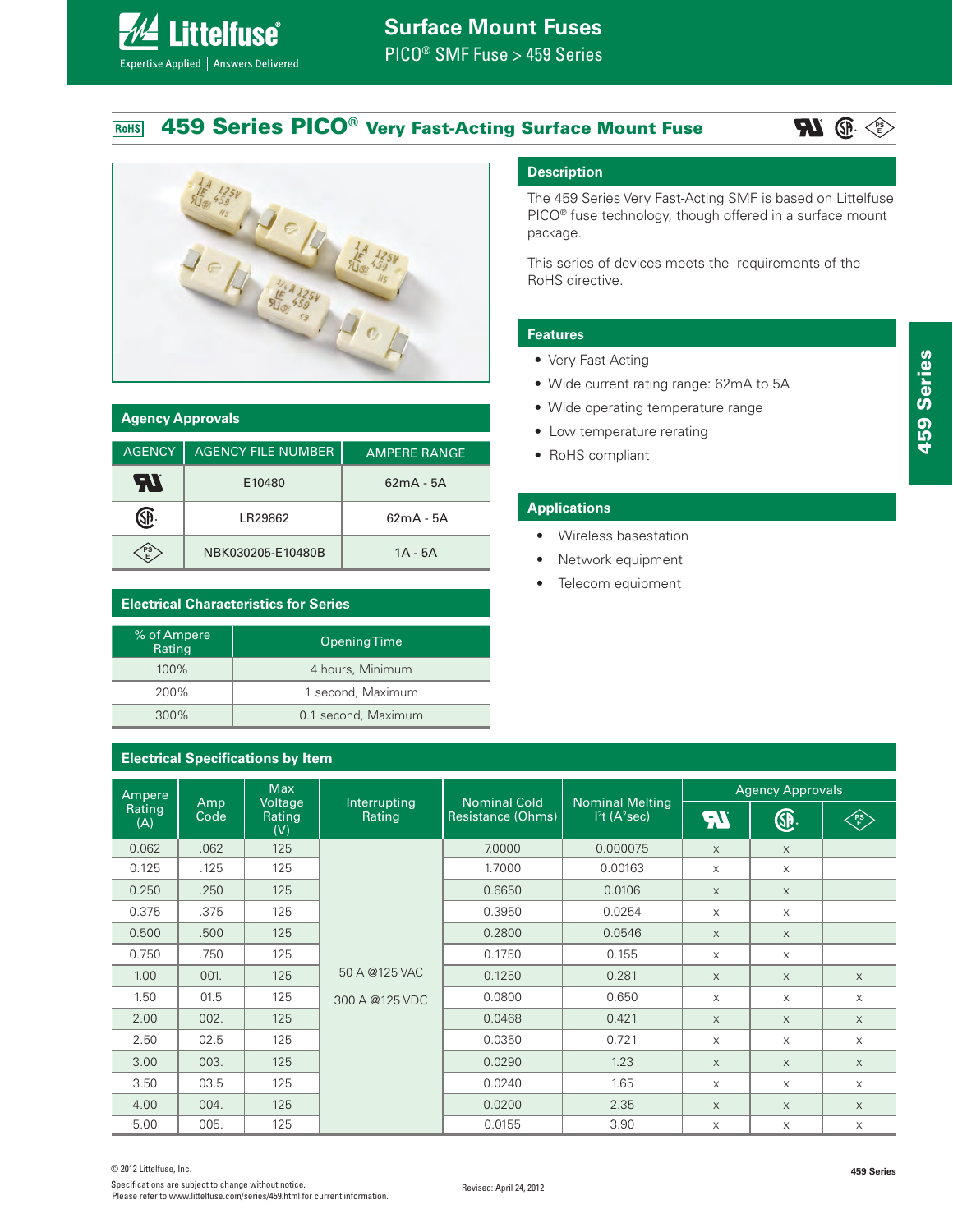# **Internal Surface Mount Fuses**

PICO® SMF Fuse > 459 Series



#### **Temperature Rerating Curve**

# **Average Time Current Curves**



Note:

1. Rerating depicted in this curve is in addition to the standard rerating of 25% for continuous operation.

### **Soldering Parameters**

| <b>Wave Soldering</b>   | 260°C, 10 seconds max. |
|-------------------------|------------------------|
| <b>Reflow Soldering</b> | 260°C, 30 seconds max. |



# **Product Characteristics**

| <b>Materials</b>                            | <b>Body:</b> Molded Thermoplastic<br><b>Terminations: 100% Tin-plated Copper</b><br>(459 Series)            |  |  |
|---------------------------------------------|-------------------------------------------------------------------------------------------------------------|--|--|
| <b>Solderability</b>                        | MIL-STD-202, Method 208                                                                                     |  |  |
| <b>Product Marking</b>                      | <b>Body:</b> Brand Logo, Current Rating, Voltage<br>Rating, Series Code, Date Code, Agency<br>Approved Logo |  |  |
| <b>Moisture</b><br><b>Sensitivity Level</b> | Level 1 J-STD - 020C                                                                                        |  |  |
| <b>Operating</b><br><b>Temperature</b>      | $-55^{\circ}$ C to 125 $^{\circ}$ C                                                                         |  |  |

| <b>Shock</b>                                                                 | MIL-STD-202, Method 213, Test<br>Condition I (100 G's peak for 6 msecs.) |  |  |
|------------------------------------------------------------------------------|--------------------------------------------------------------------------|--|--|
| <b>Vibration</b>                                                             | MIL-STD-202, Method 201<br>(10-55 Hz, 0.06 inch total excursion)         |  |  |
| MIL-STD-202. Method 101.<br><b>Salt Spray</b><br>Test Condition B (48 hours) |                                                                          |  |  |
| <b>Insulation Resistance</b><br>(After Opening)                              | MIL-STD-202, Method 302,<br>(10,000 ohms minimum at 100 volts)           |  |  |
| <b>Thermal Shock</b>                                                         | MIL-STD-202, Method 107,<br>Test Condition B (-65 to 125°C)              |  |  |
| <b>Moisture Resistance</b>                                                   | MIL-STD-202, Method 106, High<br>Humidity (90-98 RH), Heat (65°C)        |  |  |